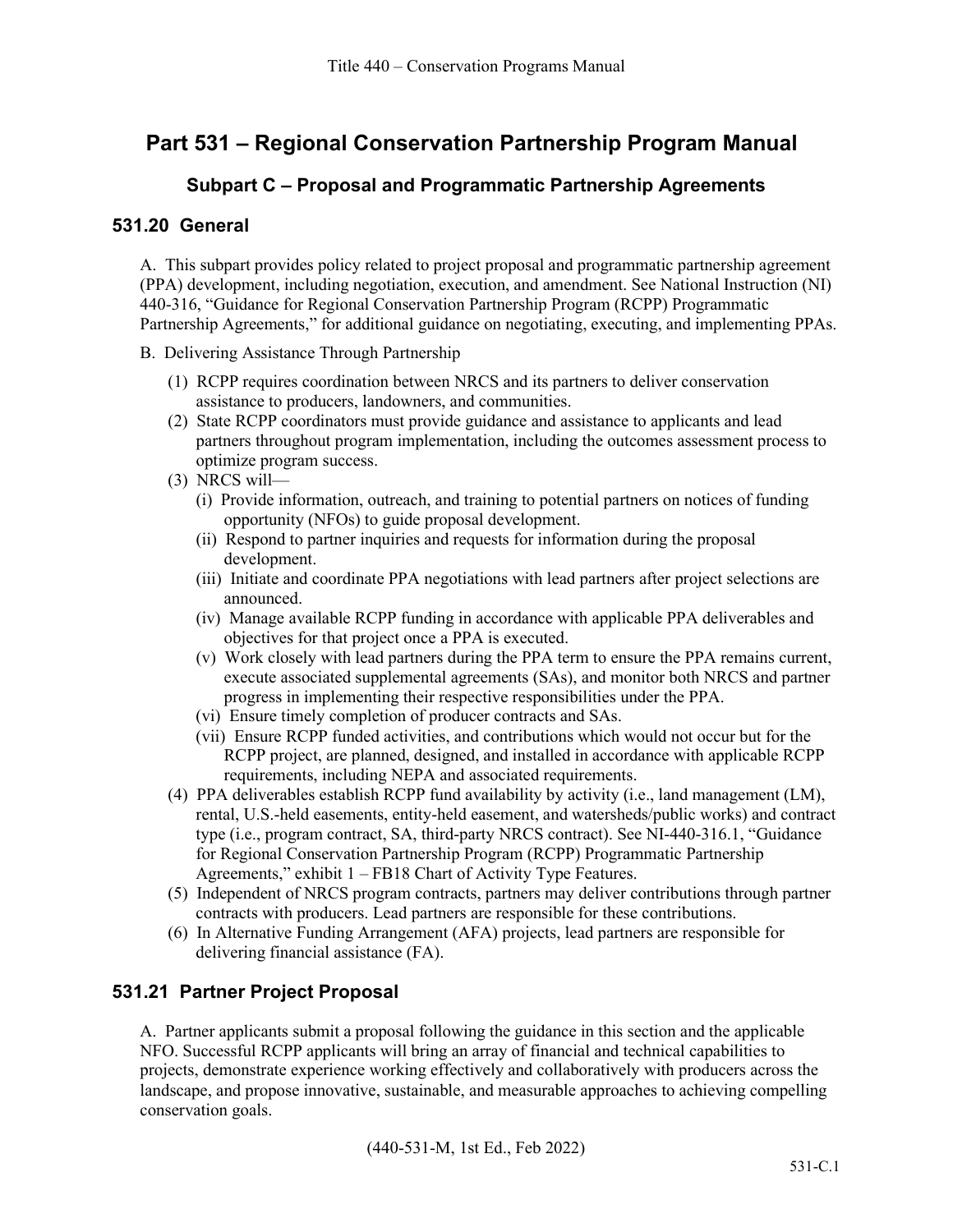- B. An RCPP proposal must include—
	- (1) The scope of the proposed project and how it addresses NRCS resource concerns and proposal review criteria provided in the applicable NFO;
	- (2) A plan for monitoring, evaluating, and reporting on project outcomes;
	- (3) The RCPP funding amount being requested;
	- (4) The funding pool under which the eligible partner is submitting the proposal (i.e., State or multistate, or critical conservation area);
	- (5) Identification of each eligible partner collaborating to achieve project objectives, including their roles, responsibilities, capabilities, and contributions; and
	- (6) Other information NRCS may identify in the NFO as necessary to evaluate and select proposals.
- C. Format and Instructions
	- (1) RCPP proposals must be submitted in accordance with the applicable NFO by the announced deadline. See subpart U, exhibit 531.204E, "RCPP Portal User Guide," of this manual, available on the RCPP coordinator SharePoint, for assistance navigating to or within the NRCS Programs Portal.
	- (2) NFOs encourage potential applicants to contact the appropriate State RCPP coordinator(s) during proposal development. The RCPP funding model depends on close coordination and collaboration between partners and NRCS to achieve project success. Communication with RCPP coordinators is critical to help partners—
		- (i) Frame conservation benefits in terms of NRCS resource concerns;
		- (ii) Understand RCPP eligible activities and determine which activities are best suited to treat NRCS resource concerns within the project area;
		- (iii) Develop their approach for measuring conservation (and potentially economic and social) outcomes of RCPP projects; and
		- (iv) Establish mutual understanding of program and partner capacities and rules for both NRCS and partners.
- D. Withdrawal of Proposals

An applicant may withdraw their RCPP proposal within the NRCS Programs Portal at any time prior to PPA execution.

E. Incomplete Proposals

NRCS may not consider proposals that do not meet requirements of the applicable NFO.

**Note:** Proposals cannot be adjusted after the deadline for submission.

#### **531.22 Eligibility**

A. Lead Partner Eligibility

The lead partner for an RCPP project is the entity that submits a project proposal. If the proposal is selected for funding, the lead partner negotiates and executes a PPA with NRCS. The lead partner and NRCS are the only two parties that sign the PPA. The lead partner assumes responsibility for ensuring completion of all partner responsibilities in the PPA, including delivery and documentation of partner contributions, progress reporting, and assessing project outcomes. Lead partners must qualify as one of the following:

- (i) Agricultural or silvicultural producer association or other group of producers.
- (ii) State or unit of local government.
- (iii) Indian Tribe.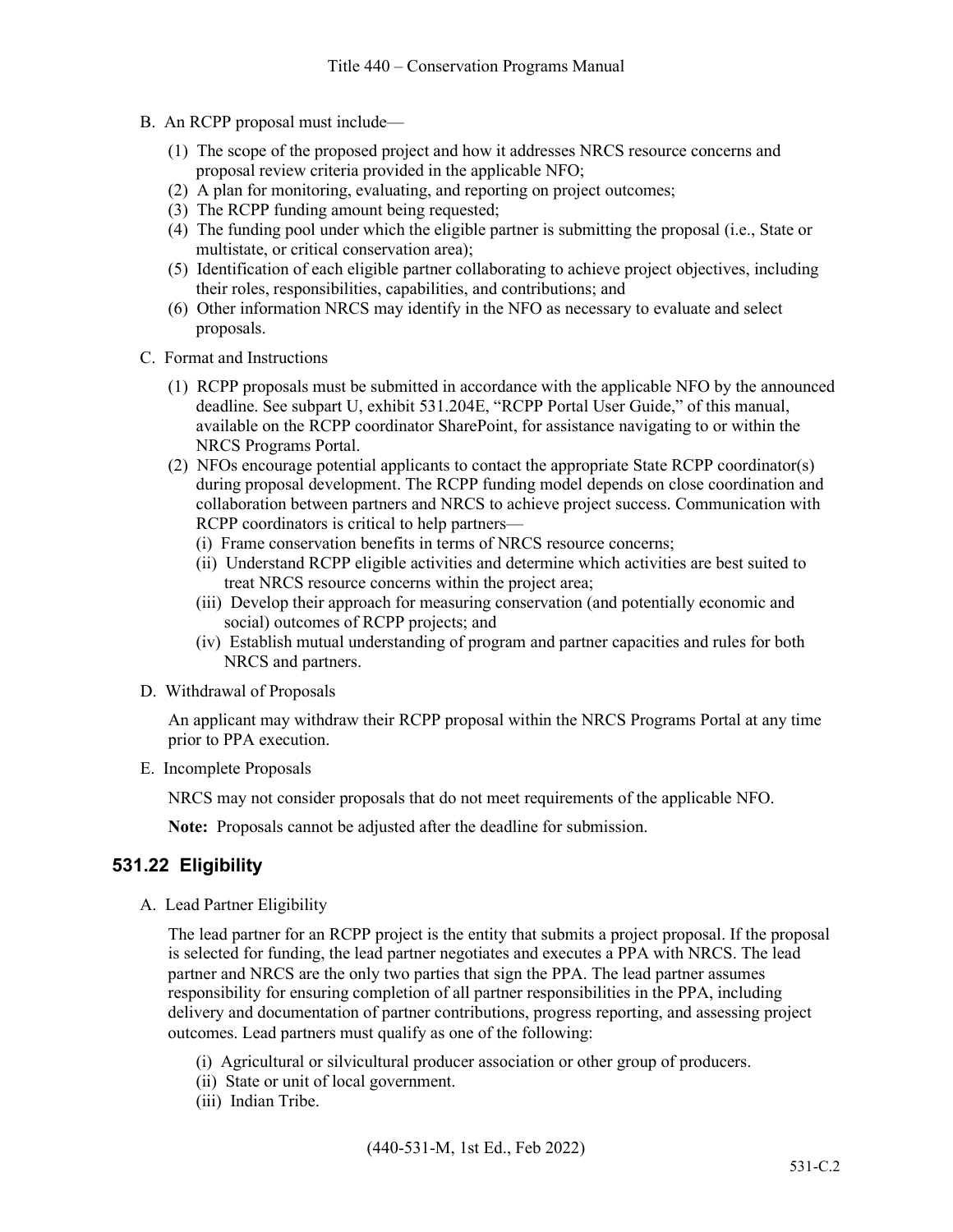- (iv) Farmer cooperative.
- (v) Institution of higher education.
- (vi) Water district, irrigation district, acequia, rural water district or association, or other organization with specific water delivery authority to agricultural producers.
- (vii) Municipal water or wastewater treatment entity.
- (viii) Organization or other nongovernmental entity with an established history of working cooperatively with producers on agricultural land, as determined by NRCS, to address:
	- Local conservation priorities related to agricultural production, wildlife habitat development, or nonindustrial private forest land management; or
	- Critical watershed-scale soil erosion, water quality, sediment reduction, or other natural resource issues.
- (ix) An entity, such as an Indian Tribe, State government, local government, or a nongovernmental organization as identified by NRCS pursuant to 7 CFR Part 1468.

B. Land Eligibility.—Land may be considered eligible for enrollment in RCPP if the following requirements are met:

- (1) Is private or Tribal agricultural land, nonindustrial private forest land, or associated land on which an eligible activity would help achieve the conservation benefits defined for an approved project; or
- (2) Is publicly owned agricultural land or associated land and the enrollment of such land is:
	- (i) Appropriate for the type of eligible activity, and
	- (ii) The eligible activity to be implemented on the public land will contribute meaningfully to achieving a project's conservation benefits.

**Note:** Additional land eligibility requirements or limitations may be included in NFOs.

- (3) Ineligible Land Excluded from Enrollment for a Conservation Easement.—The following land is ineligible for enrollment for a conservation easement using RCPP funding as determined by NRCS:
	- (i) Land owned by a nongovernmental organization required to protect the stated conservation values is not eligible for any type of RCPP easement, except such land that meets all requirements to be enrolled through a buy-protect-sell transaction for an entityheld easement.
	- (ii) Land owned by a State, including an agency or a subdivision of a State or a unit of local government, is not eligible for any type of RCPP easement, except such land that meets all requirements to be enrolled through a buy-protect-sell transaction for an entity-held easement.
	- (iii) Land subject to an easement or deed restriction which provides similar restoration and protection as would be provided by enrollment in RCPP easements.
	- (iv) Land where the conservation purposes of the program would be undermined due to onsite or offsite conditions, such as risk of hazardous materials, permitted or existing rights-of-way, infrastructure development, or adjacent land uses.
	- (v) Land that has unacceptable exceptions to clear title or legal access that is encumbered, nontransferable, restricted, or otherwise insufficient.
	- (vi) Land on which gas, oil, earth, or mineral rights exploration has been leased or is owned by someone other than the landowner, unless determined that the third-party rights will not harm or interfere with achieving the conservation purposes.
	- (vii) Lands owned by an agency of the United States, other than acreage owned by an Indian Tribe.
	- (viii) Land on which the restoration, maintenance, management, or monitoring costs to the Federal Government are determined to be excessive for the area or type of conservation purposes.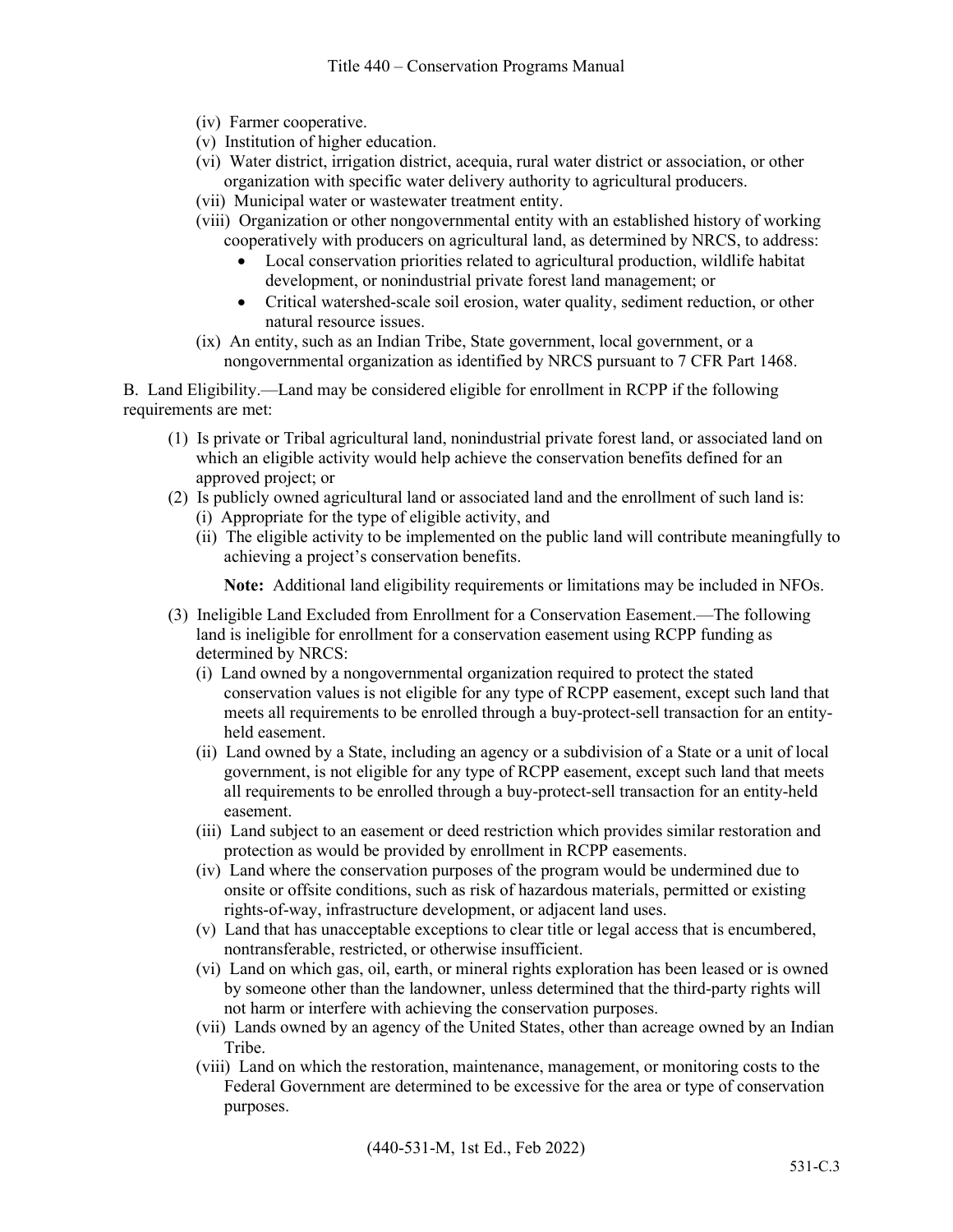**Note:** Eligible land must be shown in Farm Service Agency records as private or Tribal and be used for agricultural or forestry purposes. When atypical land eligibility scenarios are proposed, NRCS may consider information provided by a lead partner in determining eligibility. See 7 CFR Part 1464 for additional information or request assistance from National Headquarters (NHQ).

**Note:** See Title 180, National Planning Procedures Handbook (NPPH), Part 600, Subpart A, Section 600.2, "Definitions," for land use designation definitions.

- C. Eligible Activities
	- (1) RCPP projects may include conservation practices or activities, land rental, agreements, easements, or related conservation measures that are available under the statutory authority of the conservation programs listed below:
		- (i) Environmental Quality Incentives Program
		- (ii) Conservation Stewardship Program (excluding the Grassland Conservation Initiative authority)
		- (iii) Agricultural Conservation Easement Program
		- (iv) Healthy Forests Reserve Program
		- (v) Public Law 83-566 Watershed Program (excluding the Watershed Rehabilitation authority)
		- (vi) Conservation Reserve Program
	- (2) NRCS has identified five financial assistance activity types that encompass the range of eligible activities available under RCPP. These are classified as follows:
		- (i) Land Management.—Conservation practices or activities that include land improvement, management, or restoration, in addition to land treatment activities as authorized by Public Law 83-566. See subpart F, section 531.51B of this manual for additional guidance.
		- (ii) Land Rental.—NRCS will offer land rental payments through rental activity. See section 531.51B of this manual for additional guidance.
		- (iii) U.S.-Held Conservation Easements.—RCPP U.S.-held easements are available to address project resource concerns on any eligible land in the RCPP project area. See section, 531.51C of this manual for additional guidance.
		- (iv) Entity-Held Conservation Easements.—RCPP entity-held easements are available to address project resource concerns on any eligible land in the RCPP project area. See subpart E, section 531.45 of this manual for additional guidance.
		- (v) Watershed/Public Works.—Through the watersheds/public works activity in RCPP, NRCS may provide financial assistance to support implementation of structural works of improvement to address watershed-scale issues on eligible land. See section 531.44 of this manual for additional guidance.

**Note:** A single RCPP project proposal may include any combination of these financial assistance activities.

**Note:** See applicable NFO for limits or additional criteria for eligible activities.

#### **531.23 Programmatic Partnership Agreement Development**

- A. General
	- (1) Roles.—Upon project proposal selection, the lead State conservationist (STC) is responsible for engaging the PPA negotiation process with the lead partner to develop a PPA. See NI 440-316 and subpart U, exhibit 531.203E, "RCPP PPA and SA Delegation of Authority Worksheet," of this manual for additional guidance on delegations and roles associated with PPAs.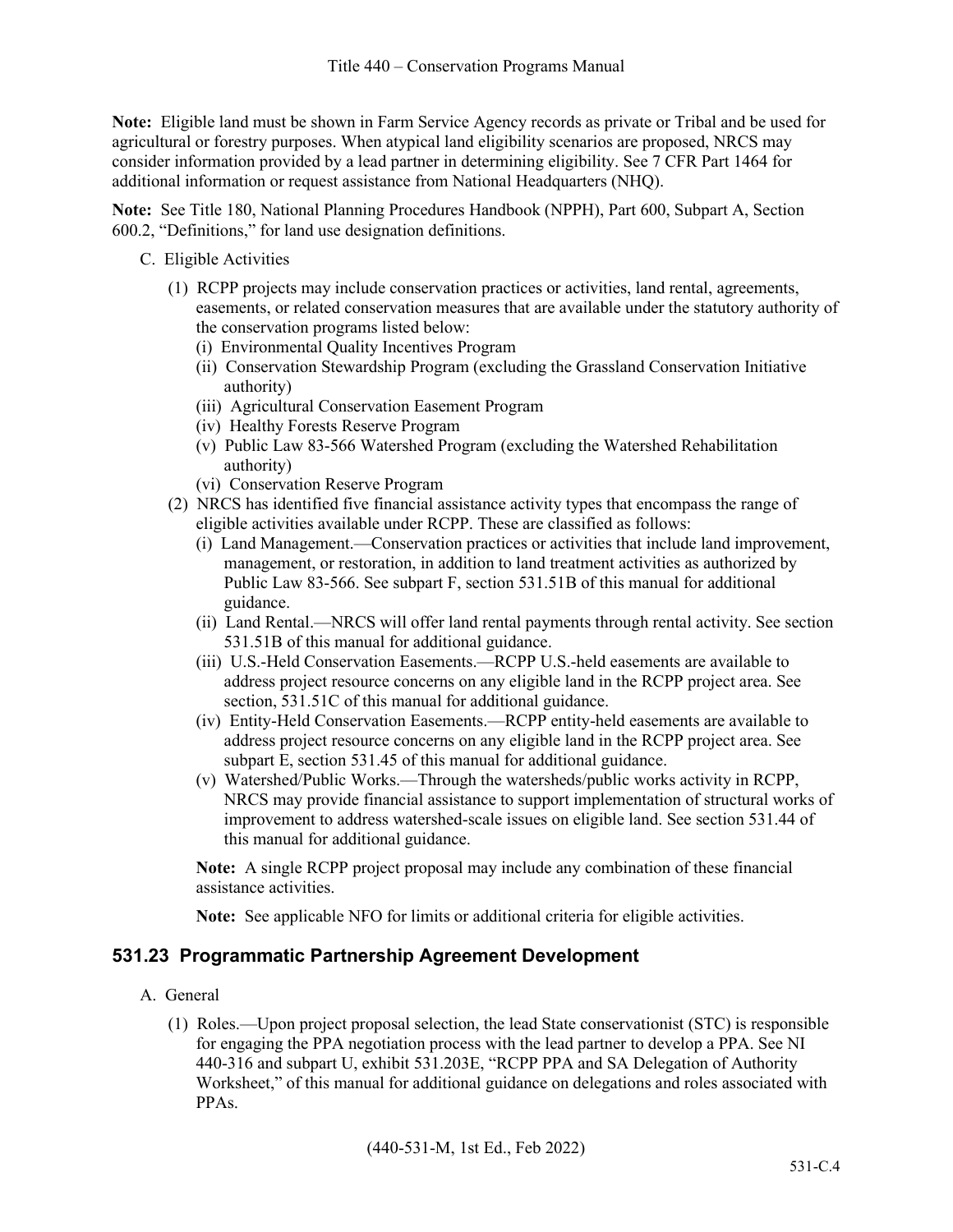- (2) The PPA is the binding agreement used to establish and formalize a partnership between the NRCS and the lead partner for carrying out the RCPP project.
	- (i) The post-selection negotiation process may refine the proposed project scope to ensure alignment with RCPP program policy. Negotiations end with the execution of the PPA.
	- (ii) The PPA documents project deliverables, specifically setting expectations for obligations of RCPP funding and delivery of partner contributions. In addition, it defines the conservation benefits and other outcomes to be achieved by the project, including the anticipated impact to any priority or project resource concerns.
	- (iii) Funding is not obligated to a project or a partner under the PPA. Rather, PPAs establish project budgets, which reflect NRCS budgets available for future obligations. NRCS will use producer contracts, SAs, or other instruments to obligate funds during the term of the PPA.

**Note:** Obligations entered during the term of the PPA may outlive the PPA term, consistent with authorities for the instruments employed.

- (iv) Based on available funding and agency priorities, NRCS may offer less RCPP funding than requested by a partner in a proposal. NRCS may also negotiate other project details to align the proposals with program requirements, actual or anticipated implementation, or other factors as determined by NRCS.
- B. PPA Contents and Requirements
	- (1) See NI 440-316 for detailed information and guidance on PPA components, contract types, PPA attachments, and their use during project negotiations.
	- (2) If existing activities or payment schedules will not support contracting needs within a project, States should follow the guidance below and document the expected actions in the PPA:
		- (i) Identify project-specific payment percentages not to exceed 100 percent of NRCSestablished typical scenario costs, applicability of project-specific payment rates to some or all practices or scenarios, and the rationale for payment percentage adjustments.
		- (ii) Follow standard agency payment schedule processes to request new components or practice scenarios.
		- (iii) Follow agency guidance to request new practices or enhancements. See Title 450, General Manual, Part 401, Subpart B, "Conservation Practice Standards and Supporting Documents," to request interim practices.

**Note:** SA and program contract obligations should fully reflect the scheduled obligations in the PPA deliverables each fiscal year.

C. Duration

The initial term of a PPA between NRCS and a lead partner will be for a period of time:

- (i) Not to exceed 5 years in duration; or,
- (ii) That is longer than 5 years if the longer period of time is necessary to meet the objectives of the project, as determined by NRCS.
- D. Amendments
	- (1) A PPA may only be extended once for a period of time no longer than 12 months from the original agreement expiration date.
	- (2) NRCS or a lead partner may request other amendments to a PPA at any time during the term of the agreement. Changes to the agreement will be managed in accordance with the terms of the PPA. See subpart D, "Programmatic Partnership Agreement Management," of this manual and NI 440-316 for additional guidance on agreement amendments.

#### E. Waivers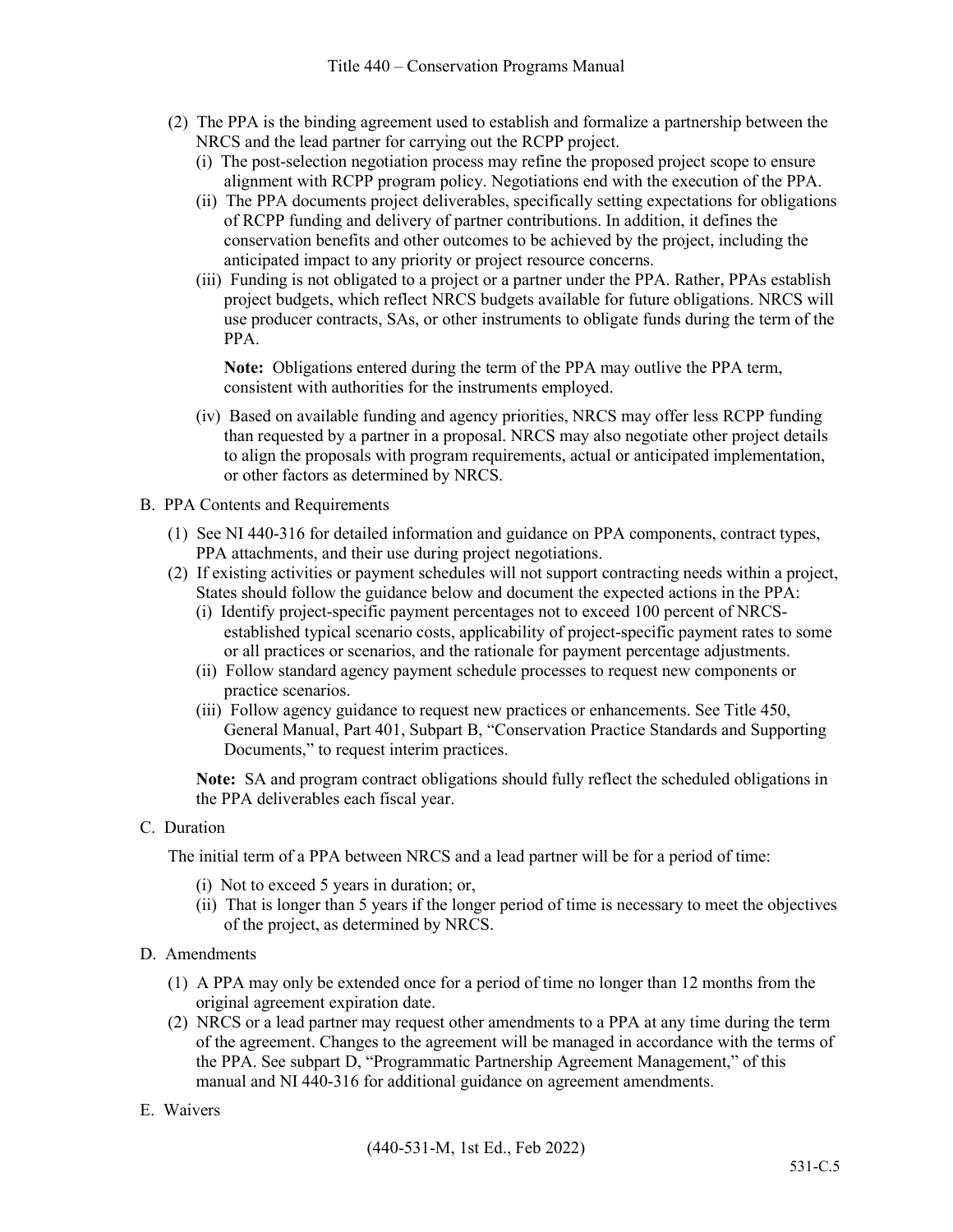- (1) If the partner makes a request during the PPA negotiations to undertake activities in a manner that conflicts with or would deviate from policy, including the terms of the applicable NFO, the State will work with the partner to find a resolution that conforms with applicable policy. In the event a resolution cannot be identified, and a waiver is requested by the partner, States must follow the requirements set forth in subpart A, 531.6, "Policy Waivers," and subpart U, exhibit 531.204L, "Waiver Requirements and Procedures." States must not proceed until the waiver request is either approved or deemed unnecessary by NHQ.
- F. The PPA between NRCS and a lead partner will—
	- (1) Specify the scope of a project, including:
		- (i) One or more conservation benefits that the project will achieve;
		- (ii) Eligible activities on eligible land to be conducted under the project to achieve conservation benefits;
		- (iii) Local, State, multistate, or other geographic area covered;
		- (iv) Implementation timeline for carrying out the project, including any interim milestones;
		- (v) Potential agricultural or nonindustrial private forest land operation affected; and
		- (vi) The planning, implementation, and assessment to be conducted.
	- (2) Identify the information, outreach, and training to producers for potential participation in the project;
	- (3) Authorize the lead partner, at the request of a producer, to apply for assistance on behalf of a producer participating in the project;
	- (4) Identify partner contributions to the project, including any direct or indirect costs incurred by partners or in-kind support provided by partners that will help achieve the project objectives;
	- (5) Define the conservation benefits and other outcomes to be achieved by the project, including the impact to any priority or project resource concern;
	- (6) Require the lead partner to assess periodically the progress made by the project in achieving the defined conservation benefits and outcomes;
	- (7) Require the lead partner to report to NRCS at the conclusion of the project on the project's results and funding leveraged;
	- (8) Set forth the total amount of FA and TA funding that NRCS will reserve to support project implementation;
	- (9) Document FA and TA budgets and timeline of obligations for each negotiated RCPP-funded activity in the project. Additionally, PPA deliverables will describe contracting or agreement methods to be used to obligate funds for each activity;
	- (10) Establish the general terms and conditions of any supplemental agreement that NRCS or the lead partner may enter into with nonlead partners;
	- (11) Identify the terms and conditions under which either NRCS or the lead partner may enter into SAs or exchange confidential producer information to further the purposes of the PPA;
	- (12) Provide a detailed description of how the lead partner will facilitate participation of historically underserved producers (including through advance payment options, increased payment rates, outreach activities, or other methods) if the proposal received increased ranking priority as described in 7 CFR Section 1464.21(b)(8);
	- (13) Include any unique requirements if the PPA is an AFA; and
	- (14) Include other requirements deemed necessary by NRCS to achieve the purposes of RCPP.
- G. Renewal
	- (1) As determined by NRCS, a project may be renewed noncompetitively for a period not to exceed 5 years. Renewal requests will be completed through a streamlined proposal process in the NRCS Programs Portal.
	- (2) See subpart B, section  $531.12(2)(v)$  of this manual for additional renewal guidance.